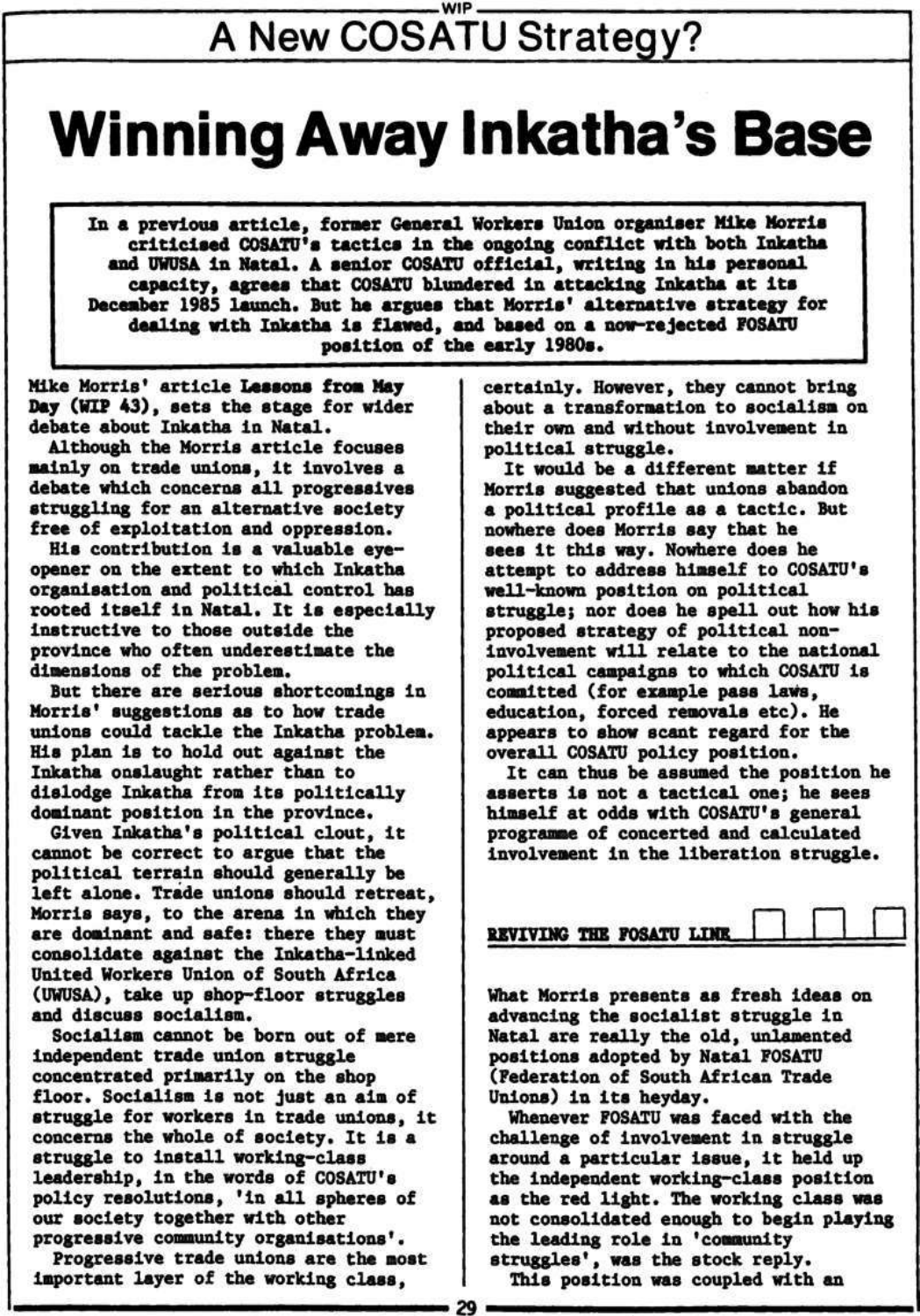WIP

equally dubious line on political alliances. 'Because we have members in both UDF and Inkatha, we cannot make alliances with either. To do so would be a source of division among workers'.

Now Morris wants to resurrect this position, which has become generally irrelevant to workers and the progressive labour movement. It goes without saying that workers as workers want to address themselves to conditions of oppression and exploitation outside of the factory. Issues such as rents, housing, education, Influx control, unemployment and forced removals are firmly on the agenda for workers. COSATU and its unions have been compelled to take up these demands.

What could be more reactionary than to lump progressive civic and militant youth groups with Inkatha, and deal with all as the treacherous populists waiting to waylay the interests of the working class. This policy made it so much easier for Inkatha to consolidate huge political gains in Natal.

COSATU has also been forced to take a stand on the larger issues of apartheid, repression and the political demands of the liberation movement. Hence COSATU»s preamble states: 'He... firmly commit ourselves to a united democratic South Africa, free from oppression and economic exploitation. We believe that this can only be achieved under the leadership of a united working class'.

It adds that a key objective Is to •encourage democratic worker organisation and leadership in all spheres of our society together with other progressive sectors of the community'•

Gone forever are the days when unionists could get away with the contradictory reasoning that 'workers must play the leading role in the struggle' and say in the same breath that 'unions should only enter the political terrain once they have consolidated on the shop floor'. Today many workers suspect that, by and large, proponents of economlsm want to avoid political activism for the worst possible reason: that the state (or Inkatha in this case) will clobber those who engage politically. It is difficult to see why else Morris is trying to resurrect the old strategic approach associated with FOSATU in Natal. On his own admission, it has not even thwarted the rise of Inkatha.

THE WAY FORWARD IN NATAL

Morris is right that it was poor strategy for COSATU to launch its blistering attack against Inkatha at the federation's inauguration last year. The fierce Inkatha counterattack caught the unions in the region flat-footed. COSATU did not have a clear strategy that unions were geared to take forward and defend on the ground.

Further, such sweeping outbursts do little to highlight and exploit the contradiction between the thousands of passive members and the reactionary leadership. On the contrary, that leadership responds by typically whipping up feelings of tribalism, driving a wedge between Inkatha members and progressive groups.

Time and again the UDF, for example, has come off the loser after Buthelezl used the vast media resources at his disposal to slander the front.

Whatever strategy we adopt must take Into account that thousands of workers are Inkatha members. The main concern should be to break the mass-base away from the leadership.

FOSATU responded to the reality of workers' support for Inkatha by avoiding the politics of the day altogether. It saw worker unity on the factory floor as all-Important. COSATU, on the other hand, argues that the answer is to deepen workers' experience of political struggle.

The task is for unions (and other local mass organisations) to draw Inkatha members into struggles around issues which directly affect them. We we will need to engage Inkatha as an organisation: perhaps even challenge it to come Into particular campaigns. We know that Inkatha is not interested in taking up the issues through democratic mass struggle, but nevertheless we must challenge it to demonstrate its bankruptcy. This Is part of the process of isolating the Inkatha hierarchy and dismantling its support. During the Sarmcol struggle last year, Inkatha as an organisation was called in to be part of the support committee. After the first meeting, it pulled out. But the move made it easier to tap broad-based Inkatha support than it would otherwise have been. Buthelezl, sensing the popular support for the Sarmcol strikers, belatedly tried to buy himself into that struggle

30